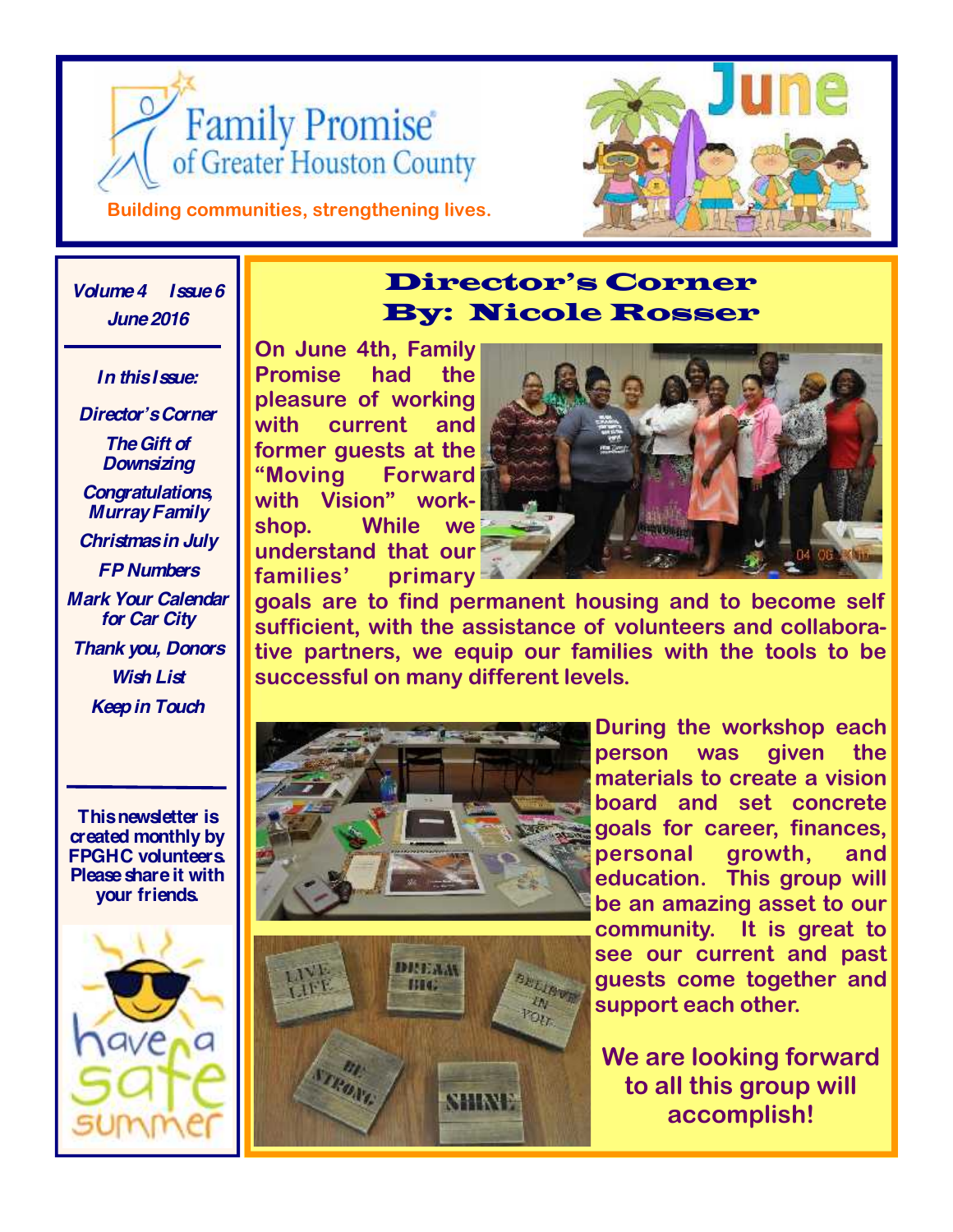**Example 2016 County County County County County County County County County County County County** 

## The Gift of Downsizing…..

Many people approach downsizing with less than enthusiasm. However, it is possible to treat downsizing as an opportunity for "gifting". One local couple chose to include many gifting opportunities as they prepared and moved into assisted living. After family members selected the items they wanted and an estate sale was held, they offered all remaining items to be "gifted" to various charities: children's books and toys to Cherished Children Education Center; books to AAUW's Used Book Sale where proceeds go to purchase new books for Title I schools; coats & sweaters to a food pantry during cold weather; shoes and purses to a church mission project; clothing and household items to Goodwill; various items to their church. Family Promise was a huge beneficiary….many items were selected for our guests to set up housekeeping after graduating from the program, such as linens, pillows, kitchen items, dishes, cookware, curtains, fans, couch, chair, coffee table & end tables. In addition, they provided the opportunity to hold a final sale of all remaining items with proceeds to go to Family Promise….over \$2,300. Many people will be blessed with the gifts from the willingness of this family to share their "downsizing" with others.



Preparing items for sale





Left: Selecting items for our Guests

Above: Volunteers loading items on a trailer for delivery.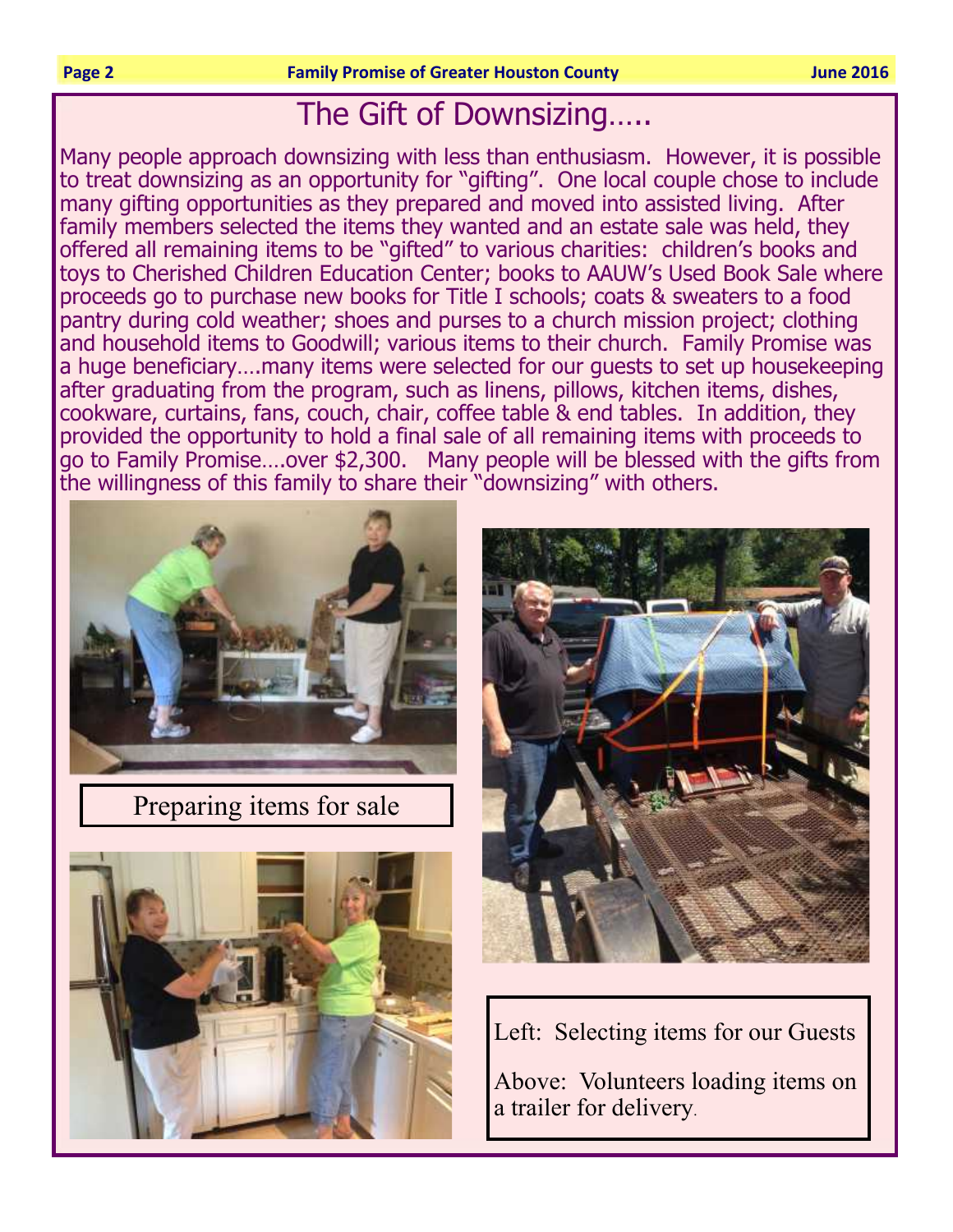

Congratulations to the Murray family! They saved \$1,500 while in Family Promise and moved into their home on June 1.

## Christmas in July Update

Please join us in celebrating "Christmas in July" at Family Promise. While we love December and the holiday spirit of giving it brings, it is important to recognize that families need support throughout the year.



This year we will have our first "Christmas in July"

which will focus on school clothes for our FPGHC children. Over the past few years we have seen a great need in this area. We have selected seven families to be adopted. Families selected have been identified as those having the greatest need; parent(s) are employed but can use the extra support.

If you have not already contacted Nicole, it would benefit our plans if you would contact her by July 1st to let her know of your intention to support this effort. We still need your help! Monetary gifts or gift cards from JCPenny, Walmart, or Target will be accepted. We kindly ask that donations be turned in Friday, July 15th at 12 noon. Bring gift cards or checks (made out to FPGHC) to 207 McArthur Blvd; located next to the Day Center. We would like to take photos of the groups/individuals that are participating when we meet. If you cannot come by July 15th, please call Nicole to make other arrangements. Interested individuals or groups wishing to adopt a family can contact Nicole at 328-8181.

#### **Current National Family Promise Numbers**

42 States 200 Affiliates 6,000 Congregations 170,000 Volunteers More than 50,000 served annually 700,000 served since founding 76% served find housing within 9 weeks 60% of those served are children, most under the age of 6  $\,$ 

Information from the FP National Hospitality Newsletter–Spring 2016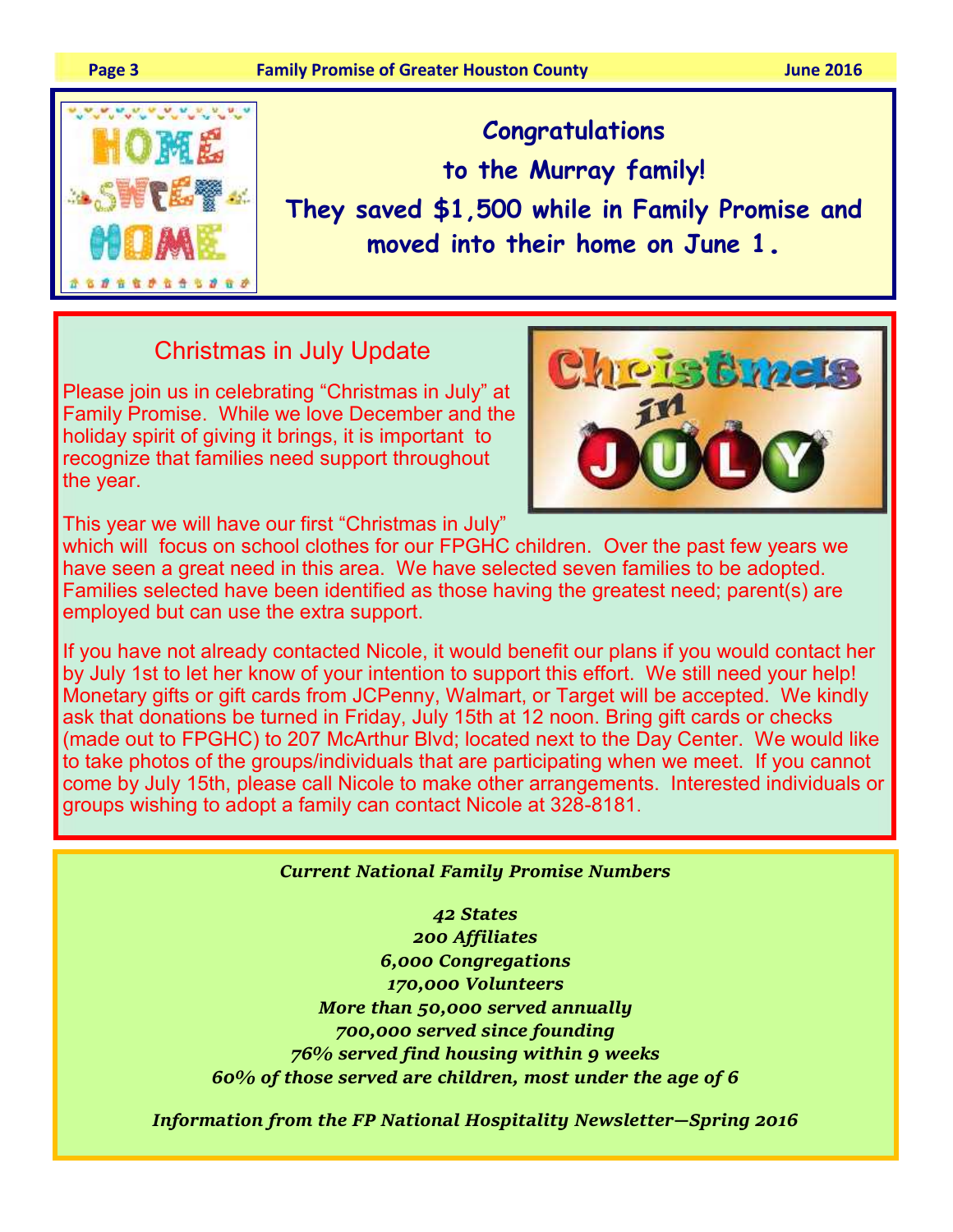

## **"night of our own".**

**Check our website for last year's slide show and information.**



"Experience Homelessness" Join us in the fight to end homelessness among our

children and their families in Houston County. We are calling all our supporters and volunteers to come out and "Experience Homelessness" by sleeping in our cars for one night in a controlled environment at Central Georgia Technical College on September 16th.

Did you know there are **more than 200 homeless children** in Houston County schools? We need your support to help us end homelessness of these children and their families that are struggling to make ends meet. Join us in a show of support by "Experiencing Homelessness" for one night as we sleep in our cars. If you can't join us, then sponsor someone that is participating in the Car City Event. Everyone can help through sponsorship of this event.

## For more info go to **FPHope.org**

Ending Homelessness .......................One Family At A T